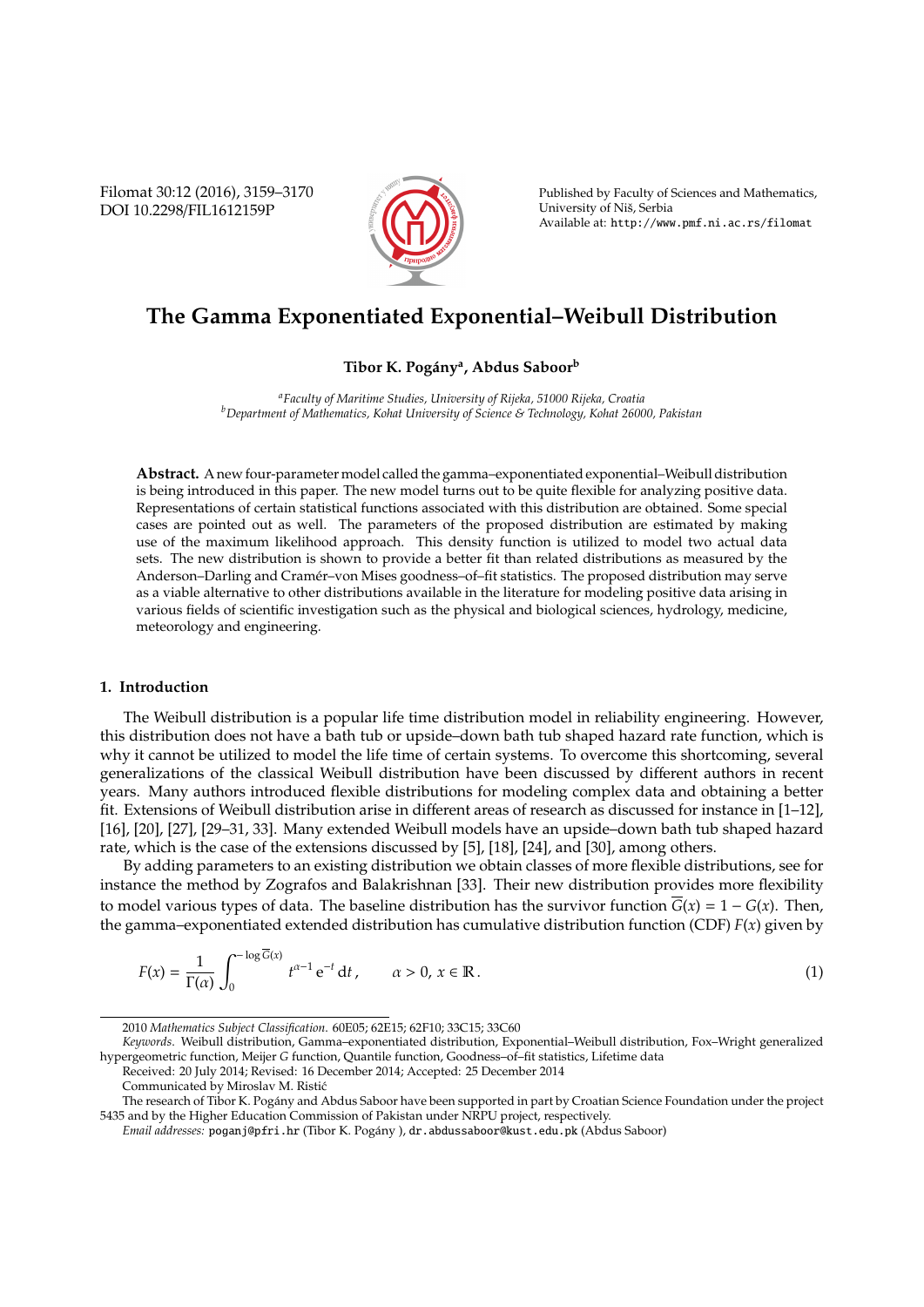The gamma–exponentiated extended probability density function (PDF) related to (1) can be expressed in the following form:

$$
f(x) = \frac{1}{\Gamma(\alpha)} \left( -\log \overline{G}(x) \right)^{\alpha - 1} g(x), \qquad \alpha > 0, \, x \in \mathbb{R}.
$$

Cordeiro *et al.* [8] introduced an exponential–Weibull distribution. The CDF and PDF of their distribution are defined as follows:

$$
G(x) = \left(1 - e^{-\lambda x - \beta x^k}\right) \mathbf{1}_{\mathbb{R}_+}(x), \qquad \min\{\lambda, \beta, k\} > 0,
$$

and

$$
g(x) = (\lambda + \beta k x^{k-1}) e^{-\lambda x - \beta x^k} \mathbf{1}_{\mathbb{R}_+}(x);
$$

here and in what follows  $1_A(x)$  denotes the characteristic function of the set *A*, that is  $1_A(x) = 1$  when  $x \in A$ and equals 0 else.

Now, we generalize their model by applying the gamma–exponentiated technique [33], which results in what we are referring to as the Gamma–exponentiated exponential–Weibull distribution. The new model's characterization is as follows.

In the sequel we apply the so–called *regularized gamma function*

$$
Q(a,z)=\frac{\Gamma(a,z)}{\Gamma(a)}=\frac{1}{\Gamma(a)}\int_z^\infty t^{a-1}\mathrm{e}^{-t}\,\mathrm{d} t,\qquad \mathfrak{R}(a)>0\,,
$$

where Γ(*a*, *x*) denotes the familiar *upper incomplete gamma function*. Both, regularized gamma and incomplete gamma, are in-built in *Mathematica* under GammaRegularized[a, z] and Gamma[a,z] respectively.

Consider a random variable *X* on a standard probability space  $(\Omega, \mathfrak{F}, P)$ , having cumulative distribution function and the probability density function given by

$$
F(x) = \left(1 - Q\left(\alpha, \lambda x + \beta x^{k}\right)\right) \mathbf{1}_{\mathbb{R}_{+}}(x),\tag{2}
$$

$$
f(x) = \frac{1}{\Gamma(\alpha)} \left( \lambda + \beta k x^{k-1} \right) e^{-\lambda x - \beta x^k} \left( \lambda x + \beta x^k \right)^{\alpha - 1} \mathbf{1}_{\mathbb{R}_+}(x), \tag{3}
$$

respectively, where the baseline survivor function  $\overline{G}(x) = 1 - G(x) = \exp{- (\lambda x + \beta x^k)}$ . Then we said that *X* has *Gamma–exponentiated exponential–Weibull*, writing this *X* ∼ *GEEW(* $θ$ *)*,  $θ = (λ, β, k, α)$ , where the four–parameter vector  $\theta$  is assumed to be strictly positive. Also the related hazard rate function becomes

$$
h(x) = \frac{f(x)}{1 - F(x)} = \frac{\left(\lambda + \beta k x^{k-1}\right) e^{-\lambda x - \beta x^k} \left(\lambda x + \beta x^k\right)^{\alpha - 1}}{\Gamma\left(\alpha, \lambda x + \beta x^k\right)} \mathbf{1}_{\mathbb{R}_+}(x). \tag{4}
$$

The values appearing in (2), (3), that is in (4) can be evaluated numerically using computational packages such as *Mathematica*, *Maple*, *MATLAB* and *R*.

Graphical representations of the parameter effects are included in Section 2. Representations of certain statistical functions are provided in Section 3. The parameter estimation technique described in Section 4 is utilized in connection with the modeling of two actual data sets originating from the engineering and biological sciences in Section 5, where the new model is compared with several related distributions.

#### **2. Some Graphical Representations of the GEEW Distribution**

Graphs of the PDF (3) and the hazard rate function (4) are presented in this section for certain values of parameters. It is manifest that the parameter  $k$  and  $\alpha$  influence the shape of the hazard function.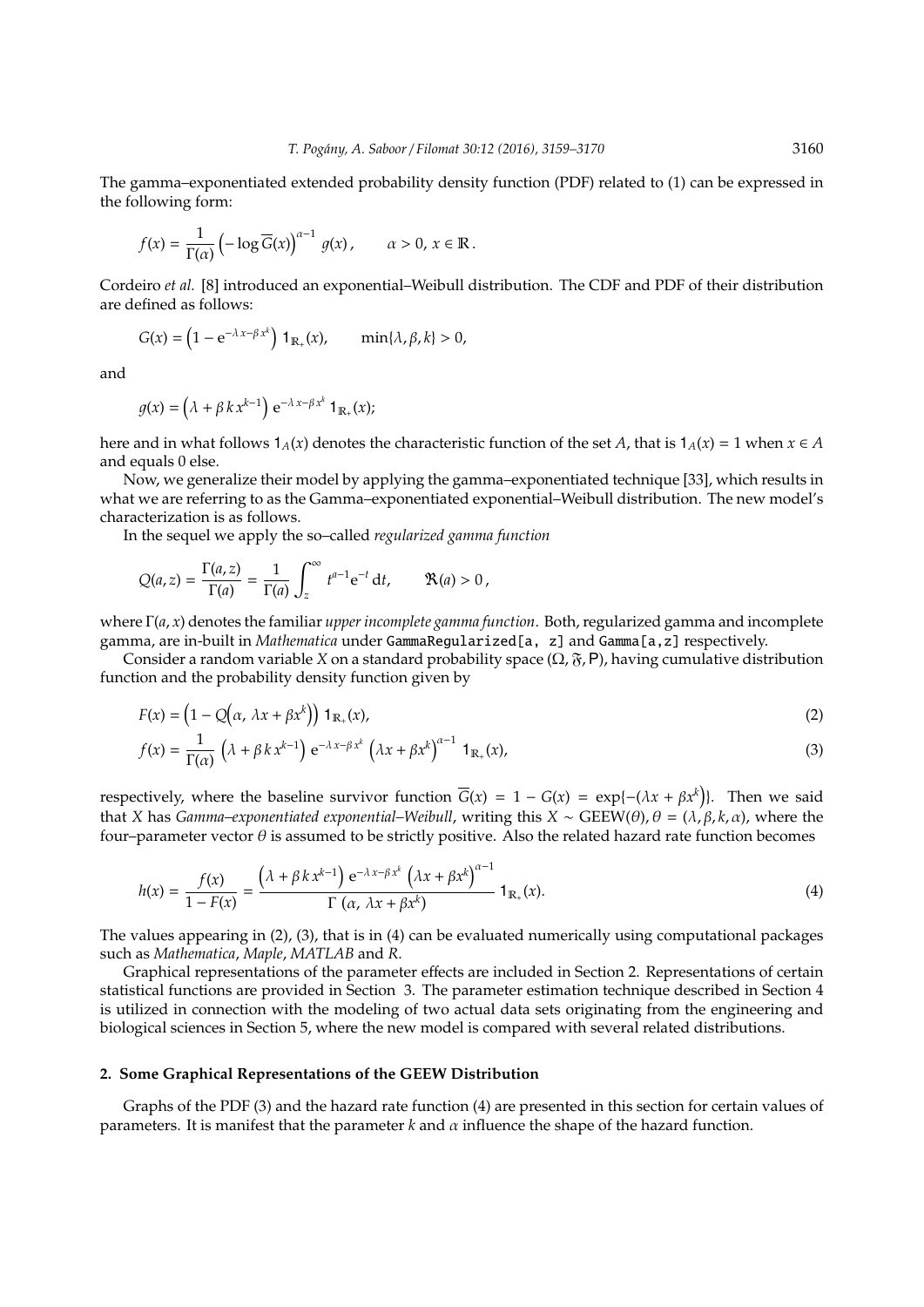

Figure 1: The GEEW PDF. Left panel:  $\lambda = 1.5$ ,  $\beta = 5.1$ ,  $k = 3$  and  $\alpha = 2$  (dotted line)  $\alpha = 5$  (dashed line),  $\alpha = 10$  (solid line),  $\alpha = 20$ (thick line). Right panel:  $\beta = 5.1$ ,  $k = 3$ ,  $\alpha = 2$  and  $\lambda = 0.5$  (dotted line)  $\lambda = 1.5$  (dashed line),  $\lambda = 3$  (solid line),  $\lambda = 7$  (thick line).



Figure 2: The GEEW PDF. Left panel:  $\lambda = 2.5$ ,  $k = 3$ ,  $\alpha = 5$ , and  $\beta = 0.5$  (dotted line),  $\beta = 3.5$  (dashed line),  $\beta = 10$  (solid line),  $\beta = 30$ (thick line). Right panel:  $\lambda = 2.5$ ,  $\beta = 3.5$ ,  $\alpha = 2$ , and  $k = 0.5$ , (dotted line)  $k = 1.5$  (dashed line),  $k = 3$  (solid line),  $k = 5$  (thick line).



Figure 3: The GEEW hazard rate function. Left panel:  $\lambda = 2.5$ ,  $\beta = 3.5$ ,  $k = 1.5$  and  $\alpha = 1.5$ , (dotted line)  $\alpha = 2.5$  (short dashes),  $\alpha = 5.5$ (long dashes),  $\alpha = 10$  (solid line),  $\alpha = 20$  (thick line). Right panel:  $\lambda = 2.5$ ,  $\beta = 2.5$ ,  $k = 2.2$  and  $\alpha = 1.2$ , (dotted line)  $\alpha = 2$  (short dashes),  $\alpha = 3.5$  (long dashes),  $\alpha = 6$  (solid line),  $\alpha = 12$  (thick line).

Figures 1 and 2 indicate how the four of the parameters including new scale parameter  $\alpha$  affect the  $GEEW(\theta)$  density. These graphs illustrate the versatility of the GEEW distribution and indicate that the new parameter  $\alpha$  has a shifting effect in addition to a noticeable effect on the skewness and kurtosis of this distribution. As can be seen from Figure 3, depending on the value of  $\alpha$ , the hazard rate function can assume a variety of shapes.

## **3. Statistical Functions of the GEEW distribution**

Here, we derive computational sum–representations of general order moments associated with the the rv *X* ∼ GEEW(θ) and obtain the explicit form of the quantile function in general case and two related special cases are obtained. The resulting expressions can be evaluated exactly or numerically with symbolic computational packages such as *Mathematica*, *MATLAB* or *Maple*. In numerical applications, infinite sum can be truncated whenever convergence is observed.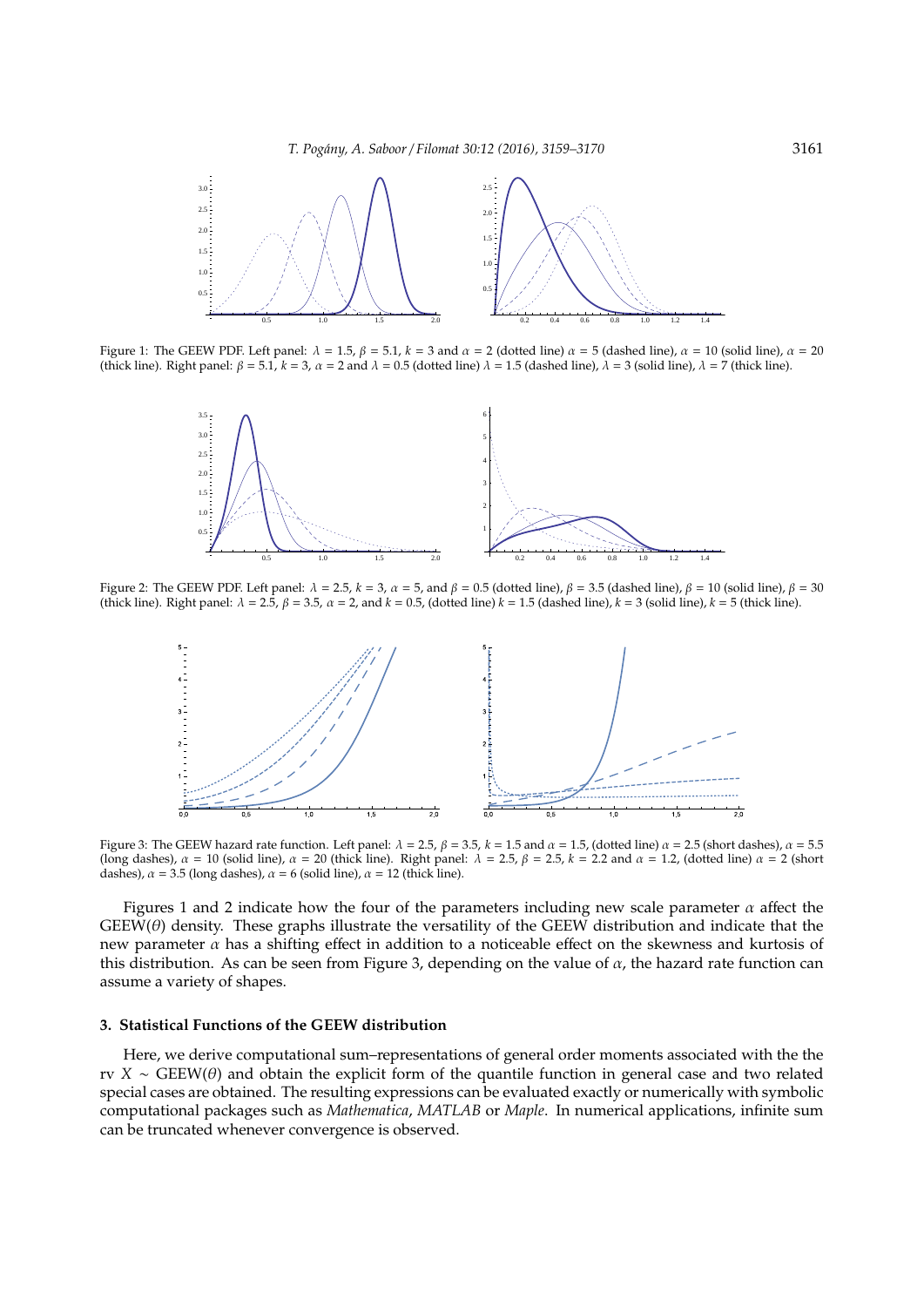# *3.1. Moments*

To derive the *r*<sup>th</sup> raw moment of the rv *X* ~ GEEW( $\theta$ ),  $\theta = (\lambda, \beta, k, \alpha) > 0$ , we need some auxiliary tools is the form of a definite integral which integrand is related to the PDF (3) of *X*.

**Lemma 3.1.** *For all positive*  $(\mu, a, \nu, \rho)$ *, for which*  $\rho + \nu^{-1}(\ell + \mu) \notin \mathbb{N}$  *when*  $\ell \in \mathbb{N}$ *, we have* 

$$
I_{\mu}(a,\nu,\rho) = \int_0^{\infty} x^{\mu-1} (1 + ax^{\nu})^{\rho} e^{-x} dx
$$
  
= 
$$
\sum_{n\geq 0} \frac{(-1)^n (-\rho)_n}{n!} \left\{ a^n \gamma \left( \mu + \nu n, a^{-1/\nu} \right) + a^{\rho-n} \Gamma \left( \mu + \nu (\rho - n), a^{-1/\nu} \right) \right\},
$$
 (5)

*where*  $\gamma(a, z) = \Gamma(a) - \Gamma(a, z)$ ,  $\Re(a) > 0$  *signifies the lower incomplete gamma function. Moreover, when*  $\rho \in \mathbb{N}_0$ ,  $(\mu, a, \nu) > 0$ , we have

$$
I_{\mu}^{*}(a,\nu,\rho) = \Gamma(\mu) \sum_{n=0}^{\rho} (-\rho)_{n} (\mu)_{\nu n} \frac{(-a)^{n}}{n!}.
$$
 (6)

*Proof.* The binomial series of  $(1 + ax^v)^p$  converges only for  $|x| < a^{-1/v} = a_0$ , therefore we have to split the integral into two parts

$$
I_{\mu}(a,\nu,\rho)=\left(\int_0^{a_0}+\int_{a_0}^{\infty}\right)x^{\mu-1}(1+ax^{\nu})^{\rho}e^{-x} dx=:I_1+I_2.
$$

Consequently, by the legitimate exchange of the order of integration and summation, we have

$$
I_1 = \sum_{n\geq 0} {\rho \choose n} a^n \int_0^{a_0} x^{\mu+\nu n-1} e^{-x} dx = \sum_{n\geq 0} {\frac{(-\rho)_n (-a)^n}{n!}} \gamma(\mu+\nu n, a_0).
$$

On the other hand for  $x > a^{-1/\nu} = a_0$  transforming the binomial term in the integrand we have

$$
I_2 = a^{\rho} \int_{a_0}^{\infty} x^{\mu + \nu \rho - 1} \left( 1 + a^{-1} x^{-\nu} \right)^{\rho} e^{-x} dx = \sum_{n \ge 0} {\rho \choose n} a^{\rho - n} \int_{a_0}^{\infty} x^{\mu + \nu (\rho - n) - 1} e^{-x} dx
$$
  
= 
$$
\sum_{n \ge 0} \frac{(-\rho)_n (-a)^{\rho - n}}{n!} \Gamma(\mu + \nu (\rho - n), a_0).
$$

The sum of  $I_1$  and  $I_2$  gives the value of the considered integral.

In the case when  $\rho \in \mathbb{N}_0$ , the binomial term becomes a polynomial in  $x^k$  which causes that the integral turns out to be a polynomial in −*a* of degree ρ with generalized Pochhammer symbol coefficients. So the expression (6).  $\square$ 

**Theorem 3.2.** *Let*  $X \sim \text{GEEW}(\theta)$ ,  $\theta = (\lambda, \beta, k, \alpha)$  *a rv having* PDF

$$
f(x) = \frac{1}{\Gamma(\alpha)} (\lambda + \beta k x^{k-1}) (\lambda x + \beta x^k)^{\alpha - 1} e^{-(\lambda x + \beta x^k)} 1_{\mathbb{R}_+}(x).
$$

*Then, for all r* +  $\alpha$  > 0 *and*  $\alpha$  − 1 +  $(\ell + r + \alpha)/(k - 1) \notin \mathbb{N}$  *when*  $\ell \in \mathbb{N}$ *, we have* 

$$
EX^{r} = \frac{1}{\lambda^{r}} \sum_{m,n \geq 0} \left\{ \left( \frac{\beta}{\lambda^{k}} \right)^{n} \left[ q\left( r + \alpha + km + (k-1)n, a_{0} \right) + \frac{\beta k}{\lambda^{k}} q\left( r + \alpha + k(m+1) + (k-1)n - 1, a_{0} \right) \right] + \left( \frac{\beta}{\lambda^{k}} \right)^{\alpha - n - 1} \left[ Q\left( r + k(\alpha - 1) + 1 + km - (k-1)n, a_{0} \right) \right]
$$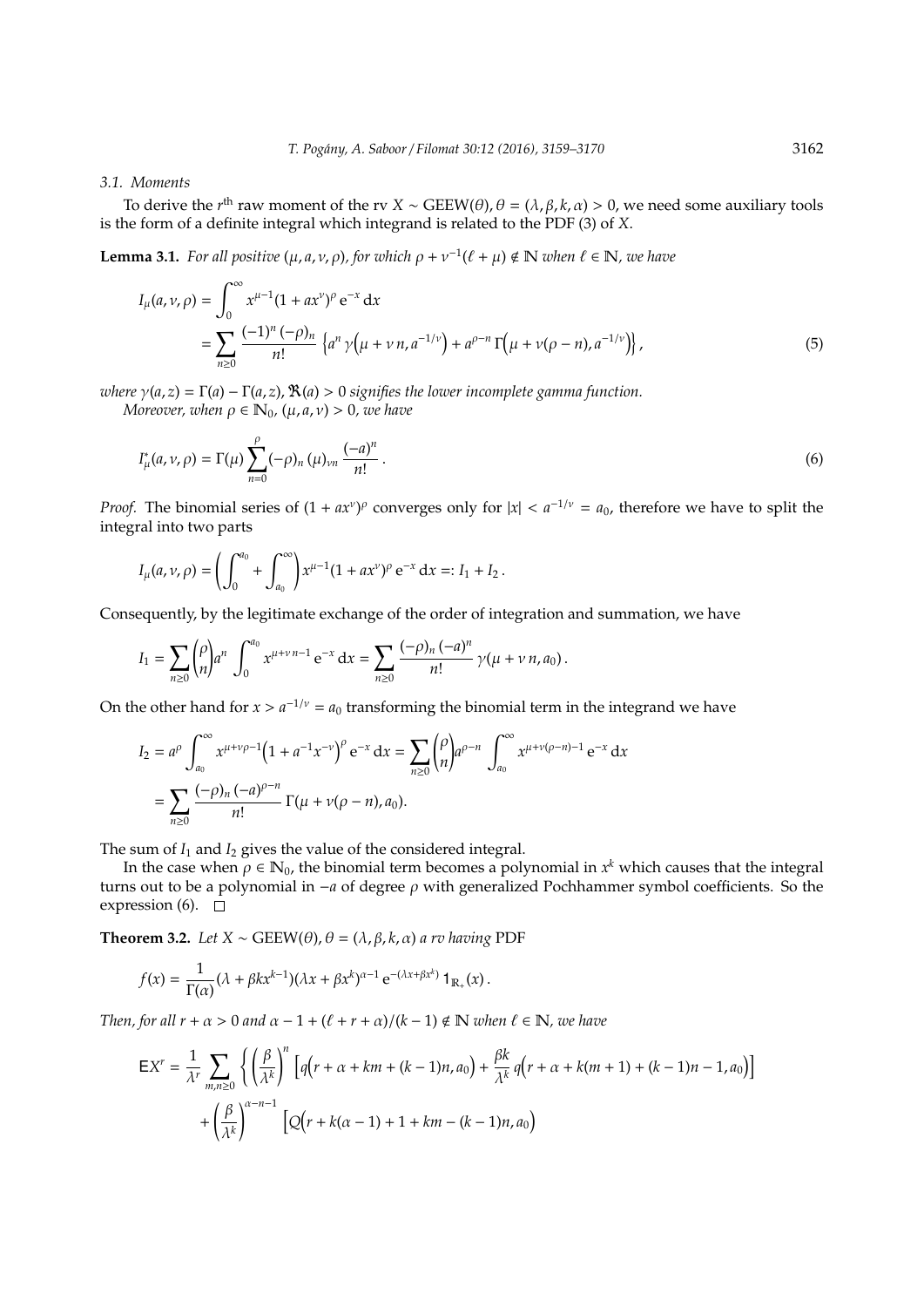*T. Pog´any, A. Saboor* / *Filomat 30:12 (2016), 3159–3170* 3163

$$
+\frac{\beta k}{\lambda^k}Q(r+k\alpha+km-(k-1)n,a_0)]\bigg\}\frac{(-\beta\lambda^{-k})^m}{m!}\frac{(-1)^n(1-\alpha)_n}{n!},\qquad (7)
$$

 $\omega$ here  $a_0 = (\beta \lambda^{-k})^{-1/(k-1)}$  and  $q(a,z) = \gamma(a,z)/\Gamma(a)$ ,  $\Re(a) > 0$  denotes the regularized lower incomplete gamma *function.*

*Proof.* Firstly, we split the PDF  $f(x)$  in (3) into two addends as follows

$$
f(x) = \frac{\lambda^{\alpha}}{\Gamma(\alpha)} x^{\alpha-1} \left(1 + \frac{\beta}{\lambda} x^{k-1}\right)^{\alpha-1} e^{-(\lambda x + \beta x^k)} \mathbf{1}_{\mathbb{R}_+}(x) + \frac{\lambda^{\alpha-1} \beta k}{\Gamma(\alpha)} x^{k+\alpha-2} \left(1 + \frac{\beta}{\lambda} x^{k-1}\right)^{\alpha-1} e^{-(\lambda x + \beta x^k)} \mathbf{1}_{\mathbb{R}_+}(x).
$$

Obviously, the moment  $E X^r$  is equal to the linear combination of two integrals  $I_\mu(a,\nu,\rho)$  described in Lemma 1. Indeed, expanding the the exponential terms  $exp{-\beta x^k}$  into Maclaurin series, then substituting  $x \mapsto \lambda x$ , exchanging the order of integration and summation, finally applying Lemma 1, we arrive at

$$
\mathsf{E} X^r = \frac{1}{\lambda^r\,\Gamma(\alpha)} \sum_{m\geq 0} \frac{(-\beta)^m}{m!} \left\{ I_{r+\alpha+km}(\beta\lambda^{-k},k-1,\alpha-1) + \frac{\beta k}{\lambda^k} I_{r+\alpha+k(m+1)-1}(\beta\lambda^{-k},k-1,\alpha-1) \right\}.
$$

The rest is straightforward *via* (5).  $\Box$ 

Certain attractive special cases of the Theorem 1, which are evidently not so obvious corollaries of Lemma 1 and (7) are listed in the sequel. First we need the definition of the unified confluent Fox–Wright hypergeometric function <sub>1</sub>Ψ<sub>*°*</sub>, see Appendix A, then the Meijer *G* function, see Appendix B.

**Theorem 3.3.** *Let*  $X \sim \text{GEEW}(\theta)$ *. Then, for all*  $\alpha \in \mathbb{N}$ *;*  $(\lambda, \beta, k) > 0$  *and for all*  $r > \max\{-\alpha, 1 - \alpha - k\}$ *, we have* 

$$
\begin{split} \mathsf{E}X^{r}&=\frac{(r)_{\alpha}}{\lambda^{r}}\sum_{n=0}^{\alpha-1}\frac{(1-\alpha)_{n}(r+\alpha)_{kn}}{n!}\,_1\!\Psi_{0}^*\bigg[\begin{array}{c} (r+\alpha+(k-1)n,k)\\ & -\end{array}\bigg|-\frac{\beta}{\lambda^{k}}\bigg]\bigg(-\frac{\beta}{\lambda^{k}}\bigg)^{n}\\ &+\frac{(r+k-1)_{\alpha}}{\lambda^{r+k}}\sum_{n=0}^{\alpha-1}\frac{(1-\alpha)_{n}(r+\alpha+k-1)_{kn}}{n!}\,_1\!\Psi_{0}^*\bigg[\begin{array}{c} (r+\alpha-1+k(n+1),k)\\ & -\end{array}\bigg|-\frac{\beta}{\lambda^{k}}\bigg]\bigg(-\frac{\beta}{\lambda^{k}}\bigg)^{n}\ . \end{split}
$$

*Proof.* By direct calculation we expand the exponential term exp{−β*x*<sup>k</sup>} into Maclaurin series, then we transform the binomial in the integrand, following the derivation steps used in Lemma 1 we deduce

$$
EX^{r} = \sum_{m\geq 0} \frac{(-\beta)^{m}}{m!} \left\{ \frac{\lambda^{\alpha}}{\Gamma(\alpha)} \int_{0}^{\infty} x^{r+\alpha-1} \left( 1 + \frac{\beta}{\lambda} x^{k-1} \right)^{\alpha-1} e^{-\lambda x} dx \right. \\ + \frac{\lambda^{\alpha-1} \beta k}{\Gamma(\alpha)} \int_{0}^{\infty} x^{r+\alpha+k-2} \left( 1 + \frac{\beta}{\lambda} x^{k-1} \right)^{\alpha-1} e^{-\lambda x} dx \right\}
$$

$$
= \frac{1}{\lambda^{r} \Gamma(\alpha)} \sum_{m\geq 0} \left\{ I_{r+\alpha+km}^{*} (\beta \lambda^{-k}, k-1, \alpha-1) + \frac{\beta k}{\lambda^{k}} I_{r+\alpha+k-1+km}^{*} (\beta \lambda^{-k}, k-1, \alpha-1) \right\} \frac{\left( - \frac{\beta}{\lambda^{k}} \right)^{m}}{m!} . \tag{8}
$$

Rewriting (6) into

$$
I^*_{r+\alpha+km}(\beta\lambda^{-k},k-1,\alpha-1)=\Gamma(r+\alpha)\sum_{n=0}^{\alpha-1}(1-\alpha)_n\,(r+\alpha+(k-1)n)_{km}(r+\alpha)_{(k-1)n}\,\frac{\left(-\frac{\beta}{\lambda^k}\right)^n}{n!}\,,
$$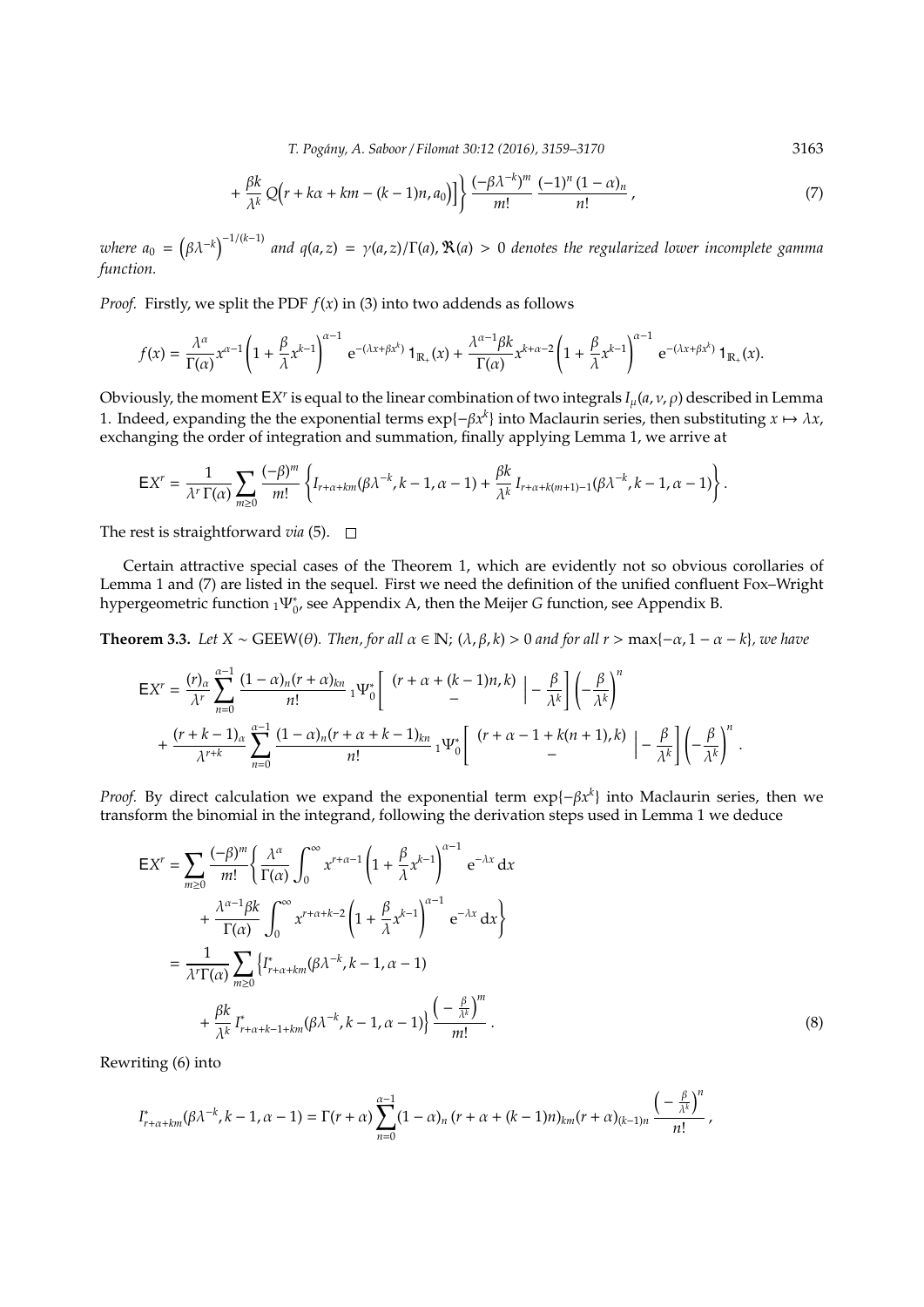we get

$$
EX^{r} = \frac{(r)_{\alpha}}{\lambda^{r}} \sum_{n=0}^{\alpha-1} (1 - \alpha)_{n} (r + \alpha)_{(k-1)n} \frac{\left(-\frac{\beta}{\lambda^{k}}\right)^{n}}{n!} \sum_{m \geq 0} (r + \alpha + (k-1)n)_{km} \frac{\left(-\frac{\beta}{\lambda^{k}}\right)^{m}}{m!} + \frac{(r + k - 1)_{\alpha}}{\lambda^{r+k}} \sum_{n=0}^{\alpha-1} (1 - \alpha)_{n} (r + \alpha + k - 1)_{(k-1)n} \frac{\left(-\frac{\beta}{\lambda^{k}}\right)^{n}}{n!} \times \sum_{m \geq 0} (r + \alpha + k - 1 + (k-1)n)_{km} \frac{\left(-\frac{\beta}{\lambda^{k}}\right)^{m}}{m!},
$$

which is equivalent to the stated formula.  $\square$ 

**Theorem 3.4.** *Let*  $X \sim \text{GEEW}(\lambda, (u\lambda)^{-2}, 3, \alpha)$ . *Then for all*  $\lambda > 0, u > 0, \alpha > -1$  *and for all*  $r > -1$ *, we have* 

$$
EX^{r} = \frac{u^{r+\alpha}\lambda^{r}}{2\sqrt{\pi}\,\Gamma(\alpha)\Gamma(1-\alpha)} \sum_{n\geq 0} \left\{ G_{13}^{31} \left( \frac{(u\lambda)^{2}}{4} \bigg| 1 - \frac{r+\alpha+3n}{2}, 0, \frac{1}{2} \right) + \frac{3}{\lambda^{3}} G_{13}^{31} \left( \frac{(u\lambda)^{2}}{4} \bigg| 1 - \frac{r+\alpha+3n}{2}, 0, \frac{1}{2} \right) \right\} \frac{(-u\lambda^{-2})^{n}}{n!}.
$$

*Proof.* Consider the formula which connects the *I* <sup>∗</sup>–type integrals which occur in Lemma 1 and the Meijer's *G* function [17, p. 347, Eq. **3.389** 2 7 ]:

$$
\int_0^\infty x^{2\mu-1} (u^2 + x^2)^{\alpha-1} e^{-\lambda x} dx = \frac{u^{2(\mu+\alpha-1)}}{2\sqrt{\pi} \Gamma(1-\alpha)} G_{13}^{31} \left( \frac{(u\lambda)^2}{4} \right) \frac{1-\mu}{1-\alpha-\mu}, 0, \frac{1}{2} \bigg),
$$

where  $|\arg(u)| < \frac{\pi}{2}$ ,  $\Re(\lambda) > 0$ ,  $\Re(\mu) > 0$ . The parameters fit the theorem's constraints, so

$$
\int_0^\infty x^{2\mu-1}(u^2+x^2)^{\alpha-1} e^{-\lambda x} dx = \frac{u^{2\alpha-2}}{\lambda^{2\mu}} I^*_{2\mu}((u\lambda)^{-2}, 2, \alpha-1),
$$

therefore

$$
I_{2\mu}^*((u\lambda)^{-2}, 2, \alpha-1) = \frac{(u\lambda)^{2\mu}}{2\sqrt{\pi}\,\Gamma(1-\alpha)}\,G_{13}^{31}\left(\frac{(u\lambda)^2}{4}\bigg|\begin{array}{c}1-\mu\\1-\alpha-\mu,\,0,\,\frac{1}{2}\end{array}\right).
$$

Inserting in (8) the appropriate *I* ∗  $C_{2\mu}^*$  for 2 $\mu = r + \alpha + 3m$  and 2 $\mu = r + \alpha + 2 + 3m$ , respectively, we finish the proof of the statement.  $\square$ 

**Remark 3.5.** *Finally, in the special case of Theorem 1, that is, for the rv X* ~  $GEEW(\lambda, (b\lambda)^{-1}, 2, \alpha)$ *, when* λ > 0, *b* > 0, α > −1 *and r* > −1*, the moments* E *X r are expressible in terms of the Whittaker function of the second kind Wa*,*b*(*z*)*, introduced e.g. in* [21, p. 134]*. This case is also of interest since Whittaker function is implemented in Mathematica as* WhittakerW[k, m, z].

## *3.2. Quantile Function*

The next statistical function, the *quantile function*  $\mathscr{Q}_X$  for the rv *X* ∼ *F*(*x*), say

$$
\mathcal{Q}_X(p) = \inf\{x \in \mathbb{R} \colon p \leq F(x)\}, \qquad p \in (0, 1);
$$

it consists form the generalized inverse of the CDF for a fixed probability *p*.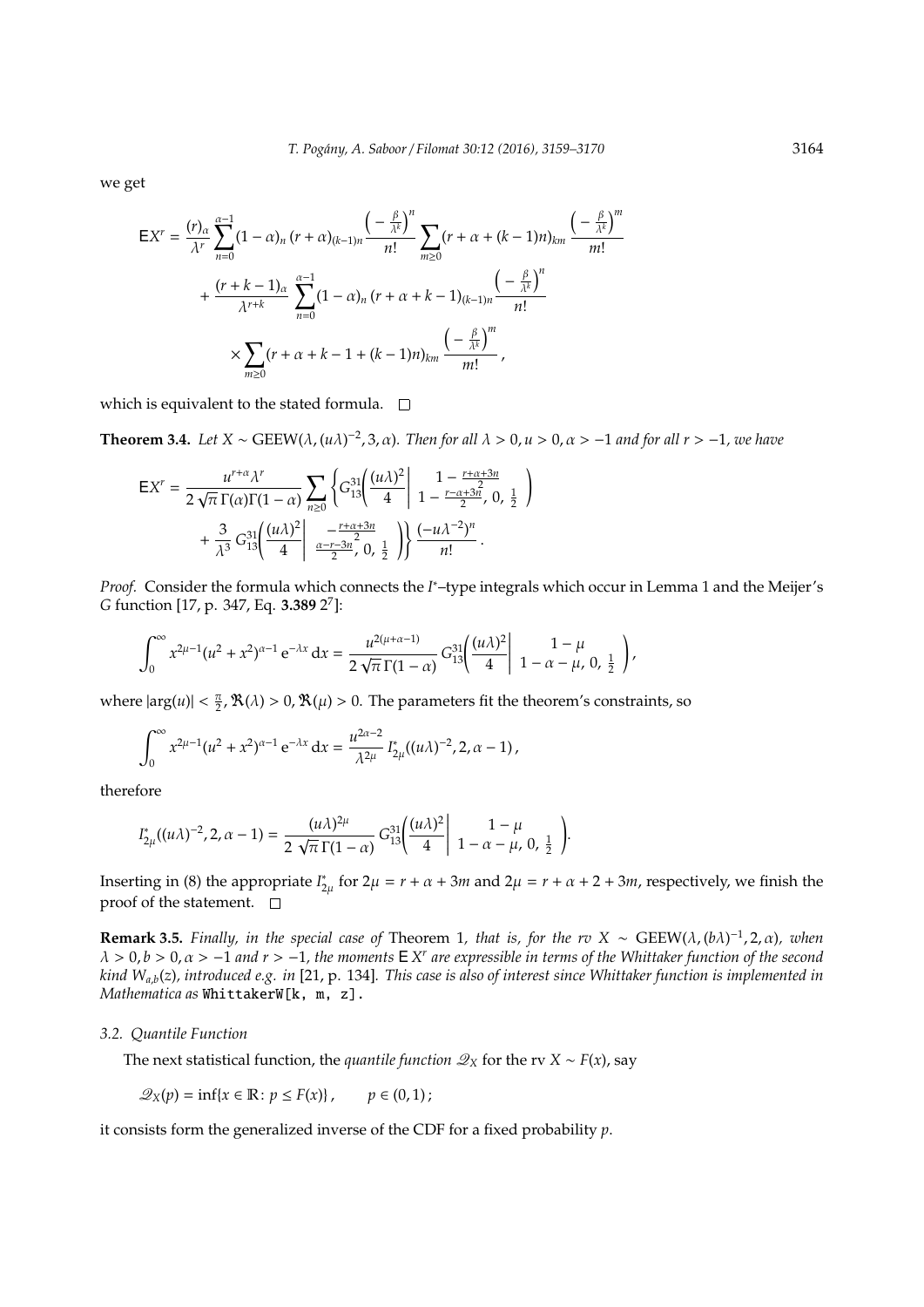**Theorem 3.6.** *Let*  $X \sim \text{GEEW}(\theta)$ ,  $\theta = (\lambda, \beta, k, \alpha) > 0$ . Then the related quantile function  $\mathcal{Q}_X(p)$  is the unique *positive solution of the equation*

$$
\lambda x + \beta x^k = Q^{-1}(\alpha, 1 - p), \qquad x = \mathcal{Q}_X(p), p \in (0, 1),
$$

*where Q*−<sup>1</sup> *stands for the inverse of the function Q.*

*Proof.* The quantile function we derive by inverting (2). So, fixing  $p \in (0, 1)$  fixed, solving the equation  $1 - Q(α, λx + βx<sup>k</sup>) = F(x) = p$  with respect to the regularized upper incomplete Gamma–function *Q*, we get  $Q(\alpha, \lambda x + \beta x^k) = 1 - p$ . Because  $\Gamma'(a, z) = -z^{a-1}e^{-z} < 0$ , the function  $\Gamma(a, z) = \Gamma(\alpha) Q(a, z)$  is monotone in z, therefore *Q* possesses an unique inverse *Q*−<sup>1</sup> . Thus we yield

 $\lambda x + \beta x^k = Q^{-1}(\alpha, 1 - p)$ ,

which finishes the proof.  $\square$ 

**Corollary 3.7.** *Let*  $X \sim \text{GEEW}(\lambda, (u\lambda)^{-2}, 3, \alpha)$ *. Then for all*  $p \in (0, 1)$  *we have* 

$$
\mathscr{Q}_X(p) = \sqrt[3]{-\frac{(u\lambda)^2}{2}Q^{-1}+\sqrt{\frac{(u\lambda)^4}{4}(Q^{-1})^2+\frac{u^4\lambda^6}{27}}}+\sqrt[3]{-\frac{(u\lambda)^2}{2}Q^{-1}-\sqrt{\frac{(u\lambda)^4}{4}(Q^{-1})^2+\frac{u^4\lambda^6}{27}}},
$$

where  $Q^{-1} = Q^{-1}\big(\alpha,\,1-p\big)$  stands for the inverse of the function  $Q$ .

 $Moreover, when X ~ \sim {\rm GEEW}(\lambda, (b\lambda)^{-1}, 2, \alpha)$ , we have

$$
\mathscr{Q}_X(p) = \frac{b\lambda}{2} \left( \sqrt{\lambda^2 + 4\frac{Q^{-1}(\alpha, 1-p)}{b\lambda}} - \lambda \right), \qquad p \in (0, 1).
$$

# **4. Parameter Estimation**

In this section, we will make use of the  $GEEW(\theta)$ , extended Weibull (ExtW) [26], exponential–Weibull (EW) [8], gamma exponentiated exponential (GEE) distribution [28], two parameter Weibull (Weibull) and two parameter gamma (Gamma) distributions to model two well–known real data sets, namely the 'Carbon fibres' [25] and the 'Cancer patients' [20] data sets. The parameters of the GEEW distribution can be estimated from the loglikelihood of the samples in conjunction with the *NMaximize* command in the symbolic computational package *Mathematica*. Additionally, two goodness-of-fit measures are proposed to compare the density estimates.

#### *4.1. Maximum Likelihood Estimation*

In order to estimate the parameters of the proposed GEEW density function as defined in Equation (7), the loglikelihood of the sample is maximized with respect to the parameters. Given the data  $x = (x_1, \dots, x_n)$ , the loglikelihood function is

$$
\ell(\theta) = -n \log \Gamma(\alpha) - \sum_{i=1}^{n} (\lambda x_i + \beta x_i^k) + (\alpha - 1) \sum_{i=1}^{n} (\lambda x_i + \beta x_i^k) + \sum_{i=1}^{n} \log (\lambda + \beta k x_i^{k-1}),
$$

where  $f(x)$  is as given in (3). The associated nonlinear loglikehood system  $\frac{\partial f(\theta)}{\partial \theta} = 0$  for MLE estimator derivation reads as follows:

$$
\frac{\partial \ell(\theta)}{\partial \lambda} = \sum_{j=1}^n \frac{\lambda \alpha + (1 + k(\alpha - 1)) \beta x_j^{k-1}}{(\lambda + \beta k x_j^{k-1})(\lambda + \beta x_j^{k-1})} - \sum_{j=1}^n x_j = 0
$$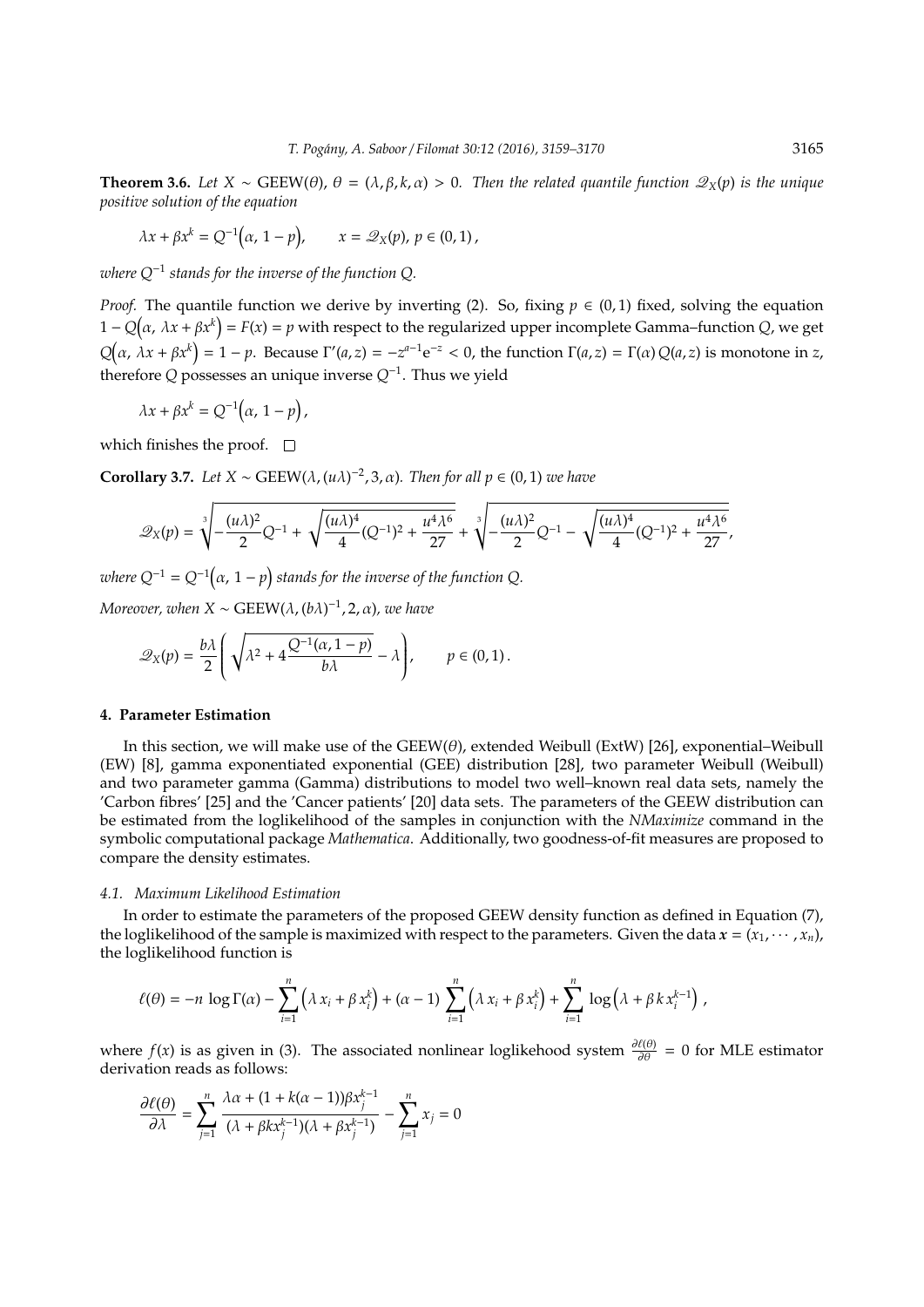$$
\frac{\partial \ell(\theta)}{\partial \beta} = \sum_{j=1}^{n} \frac{x_{j}^{k-1} [(\lambda(k + \alpha - 1) + \alpha k \beta x_{j}^{k-1}]}{(\lambda + \beta k x_{j}^{k-1})(\lambda + \beta x_{j}^{k-1})} - \sum_{j=1}^{n} x_{j}^{k} = 0
$$
  

$$
\frac{\partial \ell(\theta)}{\partial k} = \beta \sum_{j=1}^{n} \frac{(1 + k \ln x_{j}) x_{j}^{k-1}}{\lambda + \beta k x_{j}^{k-1}} + (\alpha - 1)\beta \sum_{j=1}^{n} \frac{x_{j}^{k} \ln x_{j}}{\lambda + \beta x_{j}^{k-1}} - \sum_{j=1}^{n} x_{j}^{k} \ln x_{j} = 0
$$
  

$$
\frac{\partial \ell(\theta)}{\partial \alpha} = -n \psi(\alpha) + \sum_{j=1}^{n} \ln(\lambda x_{j} + \beta x_{j}^{k}) = 0,
$$
 (9)

where  $\psi(x) = [\ln \Gamma(x)]'$  denotes the familiar *digamma* (or differentiated Gamma) function. The system (9) we solve numerically.

#### *4.2. Goodness–of–Fit Statistics*

The Anderson-Darling [1] and the Cramer-von Mises [14, 32] statistics determine how closely a specific ´ distribution whose associated CDF fits the empirical distribution associated with a given data set. These statistics one define

$$
A_0^* = -\left(\frac{9}{4n^2} + \frac{3}{4n} + 1\right) \left[ n + \frac{1}{n} \sum_{j=1}^n (2j - 1) \log (z_i (1 - z_{n-i+1})) \right]
$$
  

$$
W_0^* = \left(\frac{1}{2n} + 1\right) \left[ \sum_{j=1}^n \left( z_j - \frac{2j - 1}{2n} \right)^2 + \frac{1}{12n} \right],
$$

respectively, where  $z_i = F(y_i)$ , and the  $y_i$  values being the *ordered* observations. The smaller these statistics are, the better the fit. Upper tail percentiles of the asymptotic distributions of these goodness–of–fit statistics were tabulated e.g. in [25].

# **5. Applications**

In this section, we present two applications where the GEEW model is compared with other related models, namely extended Weibull (ExtW) [26], exponential–Weibull (EW) [8], gamma exponentiated exponential (GEE) distribution [28], two parameter Weibull (Weibull) and two parameter gamma (Gamma) distributions. We make use of two data sets: first, the uncensored real data set on the breaking stress of carbon fibres (in Gba) as reported in [8] and, secondly, the remission times (in months) of a random sample of 128 bladder cancer patients as reported in [20].

• The classical gamma (Gamma) distribution with density function

$$
f(x) = \frac{x^{\xi-1} e^{-x/\phi}}{\phi^{\xi} \Gamma(\xi)} \mathbf{1}_{\mathbb{R}_+}(x), \qquad \xi, \phi > 0.
$$

• The classical Weibull (Weibull) distribution with density function

$$
f(x) = \frac{k}{\lambda} \left(\frac{x}{\lambda}\right)^{k-1} e^{-(x/\lambda)^k} \mathbf{1}_{\mathbb{R}_+}(x), \qquad k, \lambda > 0.
$$

• The gamma exponentiated exponential (GEE) distribution [28] with density function

$$
f(x) = \frac{\lambda \alpha^{\delta} e^{-\lambda x} \left(1 - e^{-\lambda x}\right)^{\alpha - 1} \left(-\log\left(1 - e^{-\lambda x}\right)\right)^{\delta - 1}}{\Gamma(\delta)} 1_{\mathbb{R}_+}(x), \qquad \lambda, \alpha, \delta > 0.
$$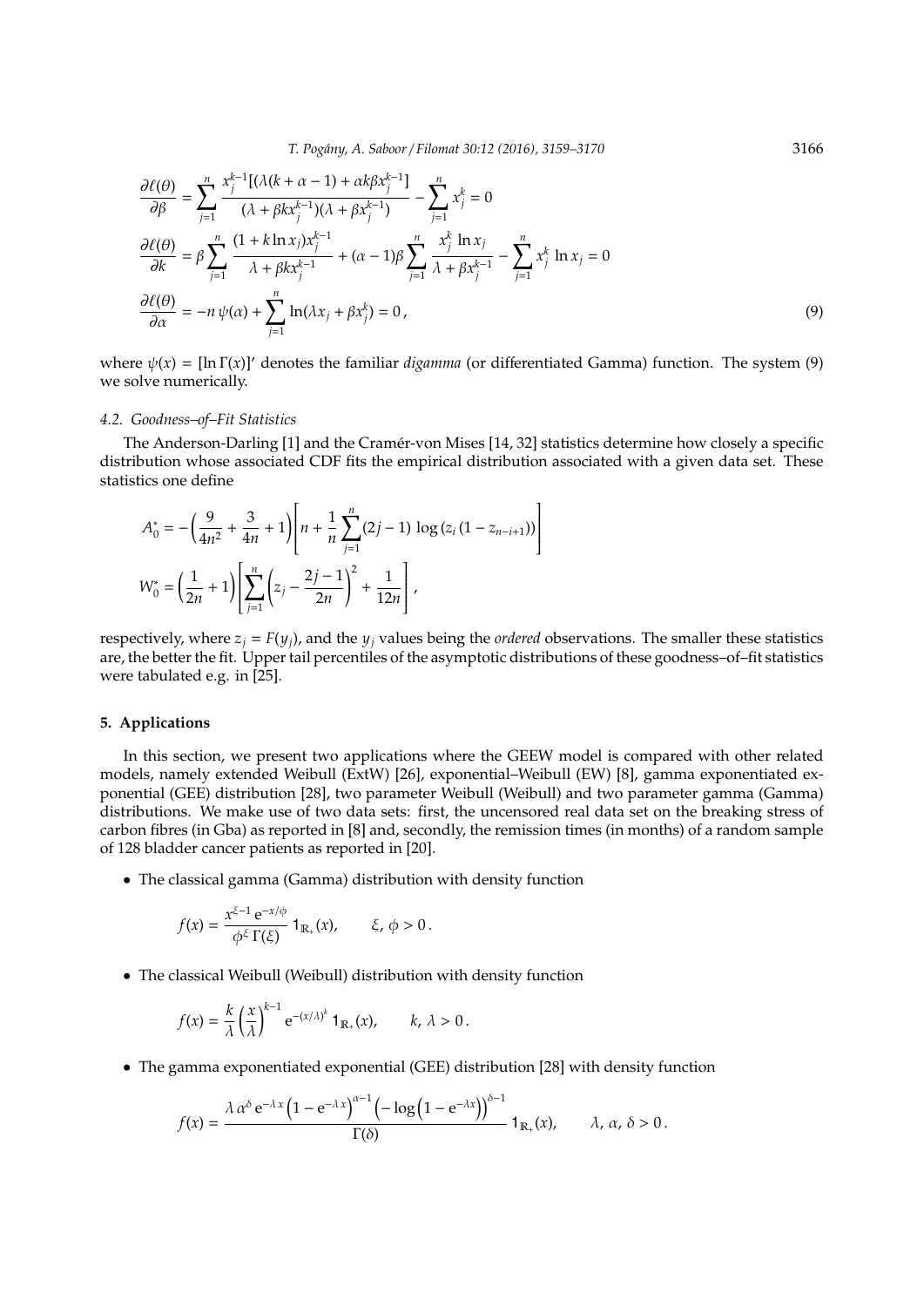• The exponential–Weibull (EW) distribution [7] with density function

$$
f(x) = (\lambda + \beta k x^{k-1}) e^{-\lambda x - \beta x^k} \mathbf{1}_{\mathbb{R}_+}(x), \qquad \lambda, \beta, k > 0.
$$

• The extended Weibull (ExtW) distribution [26] with density function

$$
f(x) = a (c + b x) x^{-2+b} \exp \left\{-c/x - ax^b e^{-c/x}\right\} 1_{\mathbb{R}_+}(x), \qquad a > 0, b > 0, c \ge 0.
$$



Figure 4: Left panel: The GEEW density estimates superimposed on the histogram for Carbon fibres data. Right panel: The GEEW CDF estimates and empirical CDF.

| Distributions                     | Estimates |               |          |          | $A_0^*$ | $W_0^*$ |
|-----------------------------------|-----------|---------------|----------|----------|---------|---------|
| Gamma $(\xi, \phi)$               | 7.48803   | 0.36853       |          |          | 1.32674 | 0.24815 |
|                                   | (1.2755)  | (0.0649)      |          |          |         |         |
| Weibull $(k, \lambda)$            | 3.44120   | 47.0505       |          |          | 0.49168 | 0.08430 |
|                                   | (0.3309)  | (20.119)      |          |          |         |         |
| $GEE(\lambda, \alpha, \delta)$    | 0.26555   | 10.0365       | 7.23658  |          | 1.43415 | 0.26682 |
|                                   | (0.2162)  | (2.5950)      | (7.0529) |          |         |         |
| $EW(k, \lambda, \beta)$           | 3.73666   | 0.01709       | 0.01402  |          | 0.40365 | 0.06479 |
|                                   | (0.4458)  | (0.0213)      | (0.0084) |          |         |         |
| ExtW(a, b, c)                     | 16.1979   | $1 * 10^{-7}$ | 8.05671  |          | 2.26745 | 0.41615 |
|                                   | (25.712)  | (0.9388)      | (1.6531) |          |         |         |
| $GEEW(\lambda, \beta, k, \alpha)$ | 0.15704   | 0.03692       | 3.22861  | 1.77021  | 0.3784  | 0.0595  |
|                                   | (0.3779)  | (0.0390)      | (0.6368) | (1.3851) |         |         |

Table 1: Estimates of the Parameters (Standard Errors) and Goodness-of-Fit Statistics for the Carbon Fibres Data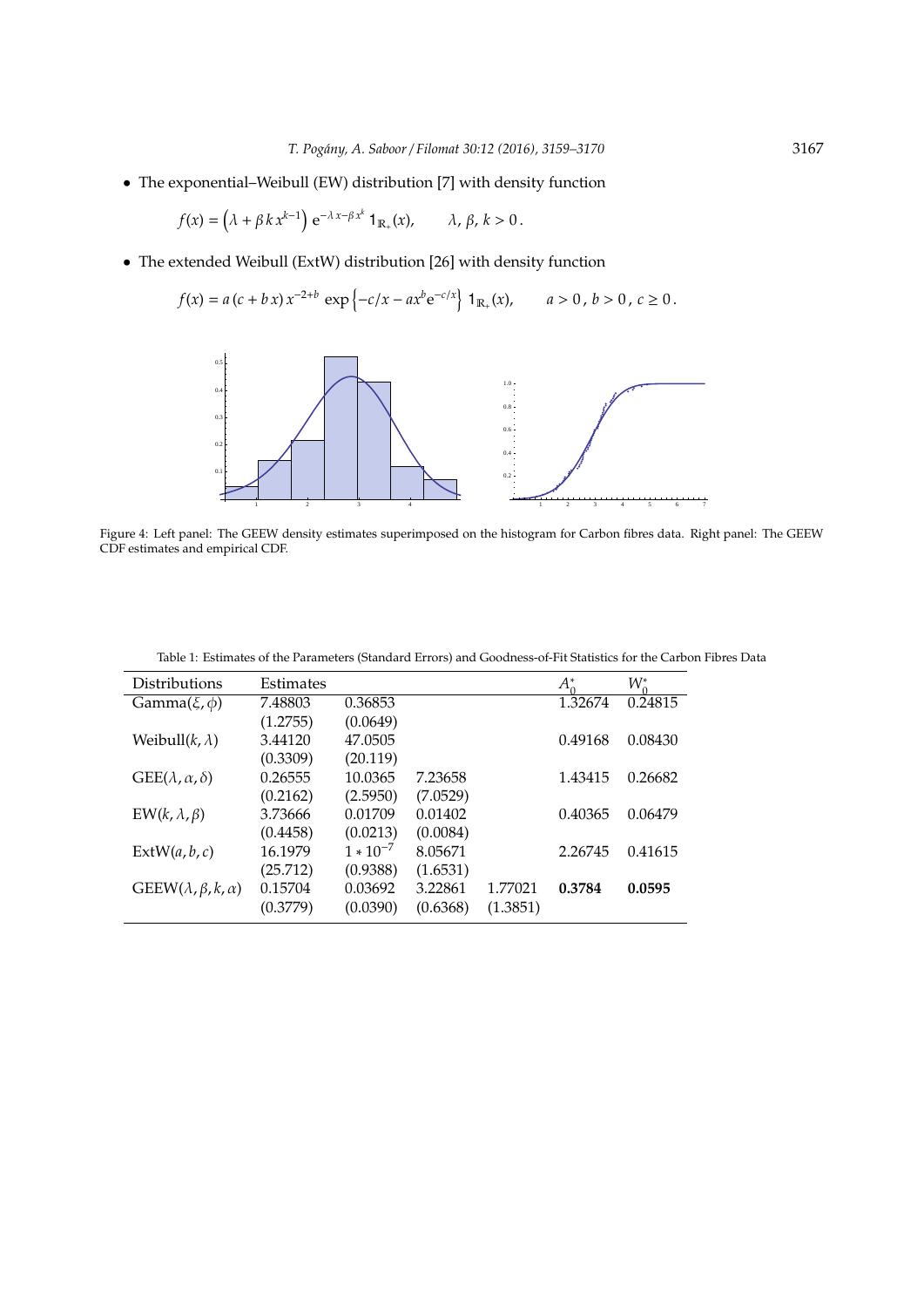

Figure 5: Left panel: The GEEW density estimates superimposed on the histogram for Cancer Patients data. Right panel: The GEEW CDF estimates and empirical CDF.

| Distributions                     | Estimates      |                   |          |          | $A_0^*$ | $W^*_{\alpha}$ |
|-----------------------------------|----------------|-------------------|----------|----------|---------|----------------|
| Gamma $(\xi, \phi)$               | 1.17251        | 7.98766           |          |          | 0.77625 | 0.13606        |
|                                   | (0.2451)       | (0.8956)          |          |          |         |                |
| Weibull $(k, \lambda)$            | 1.04783        | 10.6510           |          |          | 0.96345 | 0.15430        |
|                                   | (0.0676)       | (2.1645)          |          |          |         |                |
| $GEE(\lambda, \alpha, \delta)$    | 0.12117        | 1.21795           | 1.00156  |          | 0.71819 | 0.12840        |
|                                   | (0.1068)       | (0.1877)          | (0.8659) |          |         |                |
| $EW(k, \lambda, \beta)$           | 1.04783        | $1.005 * 10^{-7}$ | 0.09389  |          | 0.96345 | 0.15430        |
|                                   | (0.3142)       | (0.3013)          | (0.1179) |          |         |                |
| ExtW(a, b, c)                     | 1.96210        | $1 * 10^{-21}$    | 3.74383  |          | 13.3317 | 2.49818        |
|                                   | (0.7081)       | (0.1384)          | (0.3895) |          |         |                |
| $GEEW(\lambda, \beta, k, \alpha)$ | $1 * 10^{-10}$ | 1.30988           | 0.52009  | 3.74791  | 0.2991  | 0.0453         |
|                                   | (0.0983)       | (1.9112)          | (0.3223) | (3.3941) |         |                |

Table 2: Estimates of the Parameters (Standard Errors) and Goodness-of-Fit Statistics for the Bladder Cancer Patients Data

The PDF and CDF estimates of the GEEW( $\theta$ ), extended Weibull (ExtW) [26], exponential–Weibull (EW) [8], gamma exponentiated exponential (GEE) distribution [28], two parameter Weibull and two parameter Gamma distributions are plotted in Figures 4 and 5 for the Carbon fibres and Cancer patients data, respectively. The estimates of the parameters and the values of the Anderson-Darling and Cramer- ´ von Mises goodness–of–fit statistics are given in Tables 1 and 2. It is seen that the proposed GEEW model provides the best fit for the both data sets.

# **Acknowledgment**

The authors are very grateful to the referee and to the editor for his/her several constructive comments and suggestions, which significantly improved the quality of the paper.

## **References**

- [1] T. W. Anderson, D. A. Darling, Asymptotic theory of certain goodness-of-fit criteria based on stochastic processes. Ann. Math. Statistics 23 (1952) 193-212.
- [2] G. R. Aryal, C. P. Tsokos, Transmuted Weibull distribution: a generalization of the Weibull probability distribution, Eur. J. Pure Appl. Math. 4 (2011) 89–102.
- [3] N. I. Badmus, Ikegwu, M. Emmanuel, The beta-weighted Weibull distribution: some properties and application to bladder cancer data, J. Appl. Comput. Math. 2 (145) (2013) [cited 2013 Nov 25]. Available from: DOI: 10.4172/2168-9679.1000145.
- [4] W. Barreto-Souza, A. L. Morais, G. M. Cordeiro, The Weibull-Geometric distribution, J. Statist. Comput. Simul. 60 (2010) 35–42.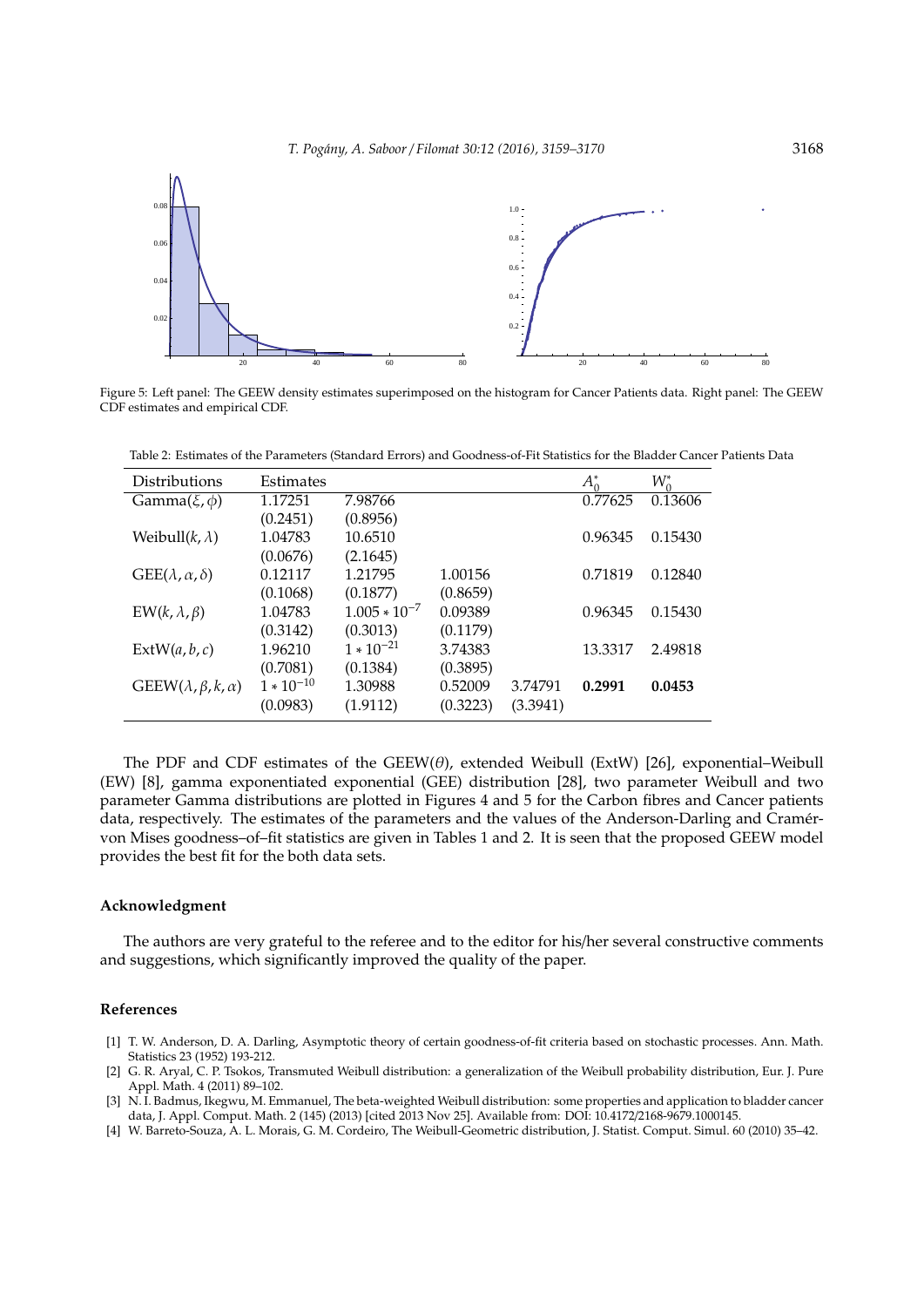- [5] J .M. F. Carrasco, M. M. Edwin Ortega, G. M. Cordeiro, A generalized modified Weibull distribution for lifetime modeling, Comput. Stat. Data Anal. 53 (2008) 450–462.
- [6] G. M. Cordeiro, A. J. Lemonte, On the Marshall–Olkin extended Weibull distribution, Stat. Papers 54 (2013) 333—353.
- [7] G. M. Cordeiro, M. M. Edwin Ortega, D. C. C. Cunha, The exponentiated generalized class of distributions, J. Data Sci. 11 (2013) 1–27.
- [8] G. M. Cordeiro, M. M. Edwin Ortega, A. J. Lemonte, The exponential–Weibull lifetime distribution, J. Statist. Comput. Simul. 84(12) (2014) 2592-2606.
- [9] G. M. Cordeiro, M. M. Edwin Ortega, S. Nadarajah, The Kumaraswamy Weibull distribution with application to failure data, J. Franklin Inst. 347 (2010) 1399–1429.
- [10] G. M. Cordeiro, M. M. Edwin Ortega, G. O. Silva, The Kumaraswamy modified Weibull distribution: theory and applications, J. Statist. Comput. Simul. 84 (2014) 1387–1411.
- [11] G. M. Cordeiro, A. E. Gomes, C. Q. da-Silva, E.M.M. Ortega, The beta exponentiated Weibull distribution, J. Statist. Comput. Simul. 83 (1) (2013), 114-138.
- [12] G. M. Cordeiro, E. M. Hashimoto, M. M. Edwin Ortega,The McDonald Weibull model, Statistics 48 (2014) 256–278.
- [13] G. M. Cordeiro, G. O. Silva, M. M. Edwin Ortega, The beta–Weibull geometric distribution, Statistics 47 (2013) 817–834.
- [14] H. Cramér, On the composition of elementary errors. Skand. Akt. 11 (1928) 141-180.
- [15] A. Erdelyi, W. Magnus, F. Oberhettinger F. G. Tricomi, Higher Transcendental Functions, Vol. 1, McGraw–Hill, New York, Toronto ´ & London, 1955.
- [16] M. E. Ghitany, E. K. Al-Hussaini, R. A. Al-Jarallah, Marshall–Olkin extended Weibull distribution and its application to censored data, J. Appl. Statist. 32 (2005) 1025–1034.
- [17] I. S. Gradshteyn, I. M. Ryzhik, Table of Integrals, Series and Products, Academic Press, New York & London, 2000.
- [18] R. Jiang, D. N. P. Murthy, Mixture of Weibull distributions–parametric characterization of failure rate function, Appl. Stochastic Models Data Anal. 14(1) (1998) 47–65.
- [19] A. A. Kilbas, H.M. Srivastava, J. J. Trujillo, Theory and Applicatios of Fractioal Differential Equatios; North–HollandMathematical Studies, Vol. 204, Elsevier (North–Holland) Science Publishers, Amsterdam, London & New York, 2006.
- [20] E. Lee, J. Wang, Statistical Methods for Survival Data Analysis, Wiley & Sons, New York, 2003.
- [21] Y.L. Luke, The Special Functions and Their Approximation, Vol. I, Academic Press, New York & London, 1969.
- [22] A.M. Mathai, R.K. Saxena, The H–function with Applications in Statistics and Other Disciplines, Wiley–Halsted Press, New York, 1978.
- [23] C. S. Meijer, On the *G*-function **I–VIII**, Proc. Kon. Ned. Akad. Wet., 1946. **49**: 227–237, 344–356, 457–469, 632–641, 765–772, 936–943, 1063–1072, 1165–1175.
- [24] S. Nadarajah, G. M. Cordeiro, M. M. Edwin Ortega, General results for the beta–modified Weibull distribution, J. Statist. Comput. Simul. 81 (2011) 121–132.
- [25] M. D. Nichols, W. J. Padgett, A bootstrap control chart for Weibull percentiles, Qual. Reliab. Eng. Int. 22 (2006) 141–151.
- [26] X. Peng, Z. Yan, Estimation and application for a new extended Weibull distribution, Reliab. Eng. Syst. Safety 121 (2014) 34–42.
- [27] L. G. B. Pinho, G. M. Cordeiro, J. S. Nobre, The gamma–exponentiated Weibull distribution, J. Statist. Theor. Appl. 11 (2012) 379–395.
- [28] M. M. Ristic, N. Balakrishnan, The gamma–exponentiated exponential distribution, J. Statist. Comput. Simul. 82(8) (2012) 1191– ´ 1206.
- [29] G. O. Silva, M. M. Edwin Ortega, G. M. Cordeiro, The beta modified Weibull distribution, Lifetime Data. Anal. 16 (2010) 409–430. [30] N. Singla, K. Jain S. K. Sharma, The beta generalized Weibull distribution: properties and applications, Reliab. Eng. Syst. Safety 102 (2012) 5–15.
- [31] C. Tojeiro, F. Louzada, M. Roman, P. Borges, The complementary Weibull geometric distribution, J. Statist. Comput. Simul. 84 (2014) 1345-1362.
- [32] R. E. Von-Mises, Wahrscheinlichkeit, Statistik und Wahrheit. Julius Springer, Vienna, 1928.
- [33] K. Zografos, N. Balakrishnan, On families of beta- and generalized gamma–generated distributions and associated inference, Statist. Methodology 6 (2009) 344–362.

#### **Appendix A. The unified Fox–Wright generalized hypergeometric function**

#### Here

$$
{}_{p}\Psi_{q}^{*}\left[\begin{array}{c} (a,A)_{p} \\ (b,B)_{q} \end{array} \Big| z \right] = \sum_{n=0}^{\infty} \frac{\prod_{j=1}^{p} (a_{j})_{A_{j}n}}{\prod_{j=1}^{q} (b_{j})_{B_{j}n}} \frac{z^{n}}{n!}
$$

stands for the *unified variant of the Fox–Wright generalized hypergeometric function* with *p* upper and *q* lower parameters;  $(a, A)_p$  denotes the parameter p-tuple  $(a_1, A_1), \cdots, (a_p, A_p)$  and  $a_j \in \mathbb{C}$ ,  $b_i \in \mathbb{C} \setminus \mathbb{Z}_0^-, A_i, B_j > 0$  for all  $j = \overline{1, p}$ ,  $i = \overline{1, q}$ , while the series converges for suitably bounded values of |*z*| when

$$
\Delta_{p,q}:=1-\sum_{j=1}^p A_j+\sum_{j=1}^q B_j>0\,.
$$